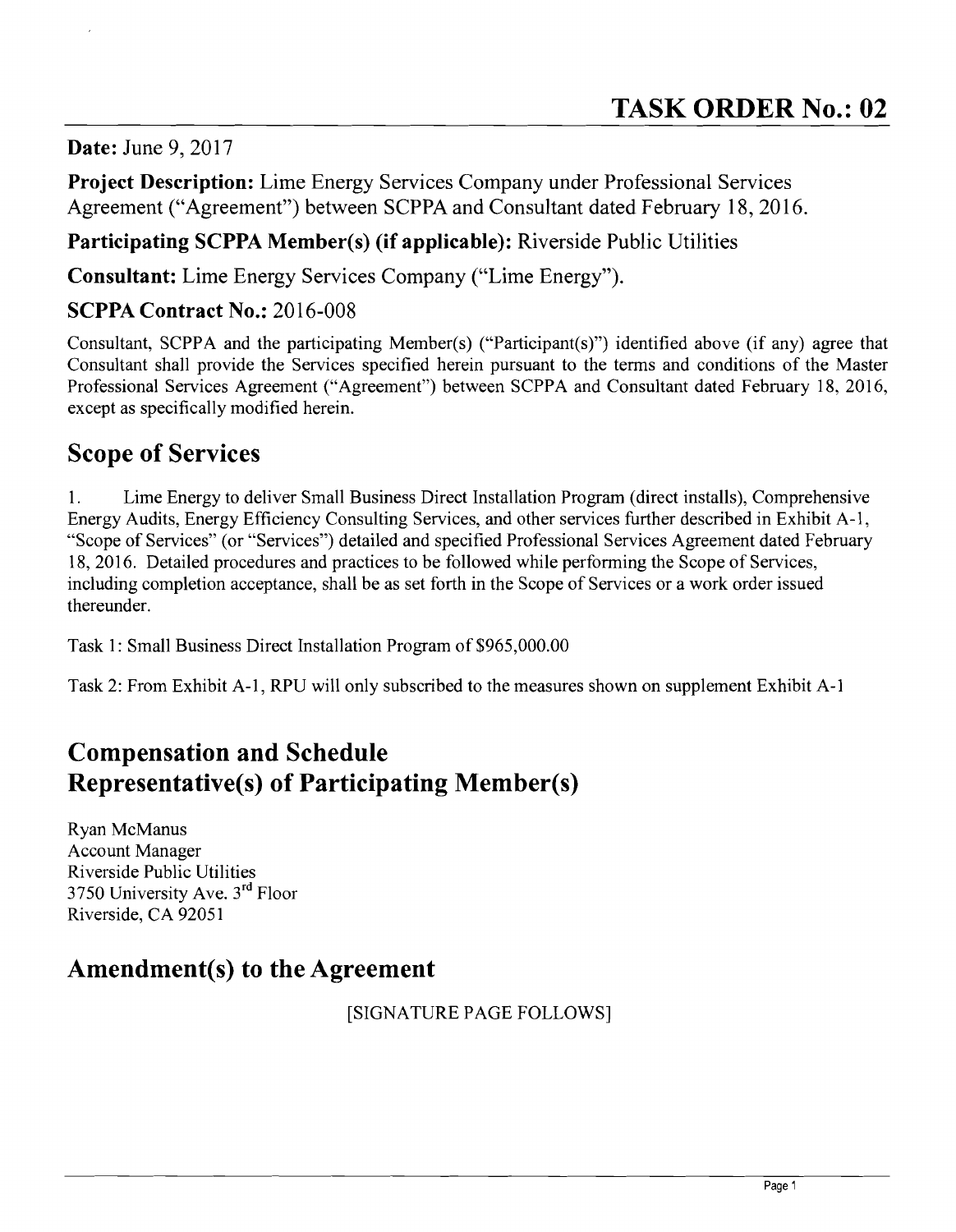IN WITNESS WHEREOF, the parties have signed this Task Order as of the date first written above.

#### **SOUTHERN CALIFORNIA PUBLIC POWER AUTHORITY**

By:

MICHAEL S. WEBSTER Executive Director

and;

**Lime Energy Services Company** By: **JOE HUI** VP Procurement and Construction

# **Participant's Acknowledgement and Agreement**

By signing this Task Order, Participant agrees to reimburse SCPPA for all fees and expenses invoiced by Consultant and will be responsible for all payment obligations incurred by SCPPA in connection with the work performed at the direction of or on behalf of Participant. Participant agrees to hold SCPPA and all other SCPPA members harmless for payment for work performed at the direction of, and for the exclusive benefit of Participant.

#### **Riverside Public Utilities**

By:

JOHN A. RUSSO City Manager

Certified as to Available of Funds: APPROVED AS TO FORM:

By:  $\frac{\partial u}{\partial x}$  For Traver By: Sussen Wllson

 $\square$  Check here if Participant has indicated acknowledgement and agreement by letter addressed to SCPPA.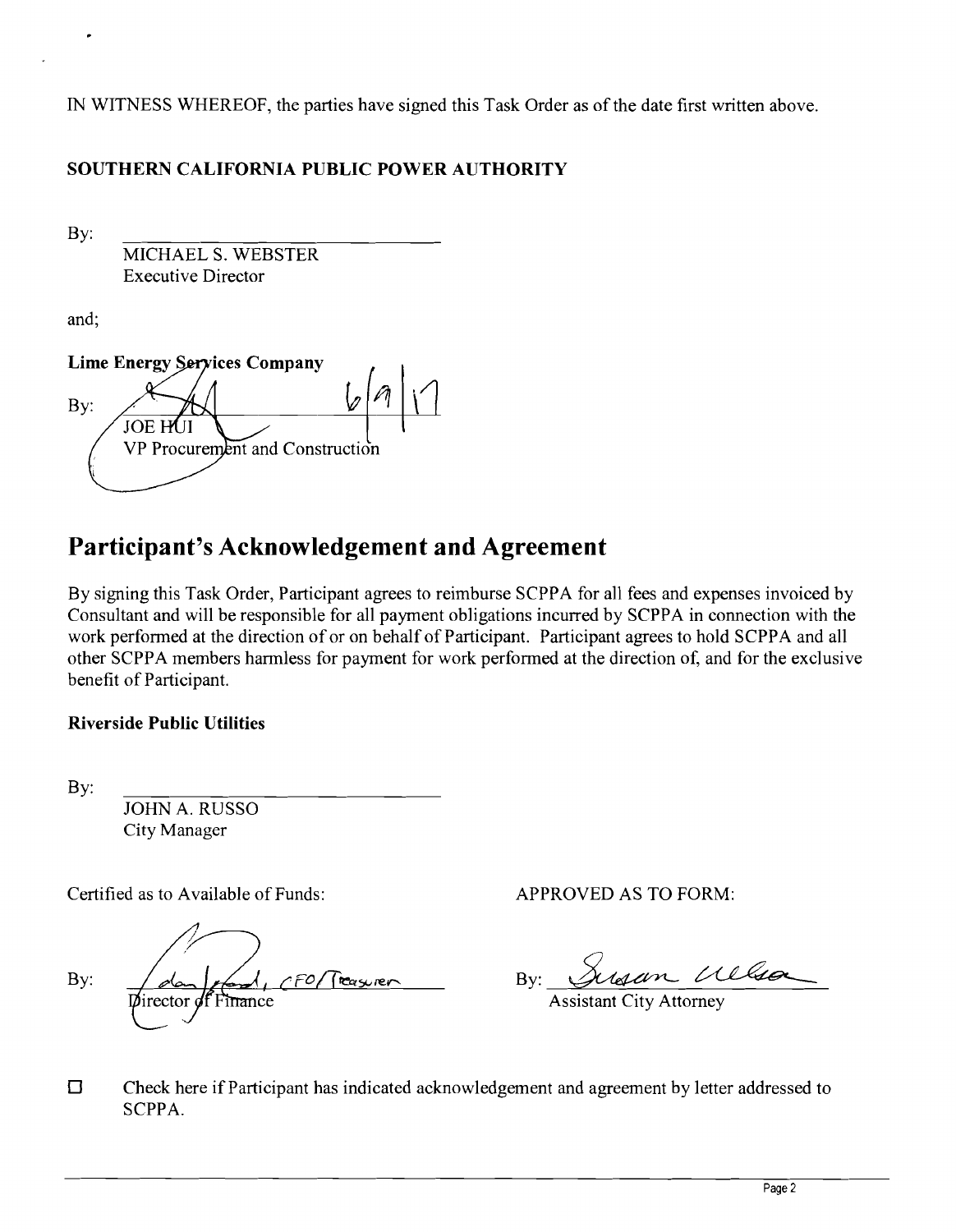| ĺ                                                                                                                                                     |  |
|-------------------------------------------------------------------------------------------------------------------------------------------------------|--|
| <b>CHECK</b><br>ļ<br>$\overline{a}$                                                                                                                   |  |
| l<br>֧֧֧֧֧֧֧֧֧֧֧֧֧֧֚֚֚֚֚֚֚֚֚֚֚֚֚֚֚֚֚֚֚֚֬֝֓֝֬֝֬֝֬֝֬֝֬֝֬֝֓֝֬֝֬֝֬֝֬֝֬                                                                                    |  |
| i<br>İ                                                                                                                                                |  |
|                                                                                                                                                       |  |
|                                                                                                                                                       |  |
| j<br>l                                                                                                                                                |  |
| ľ                                                                                                                                                     |  |
| J<br>(Separate de la construcción).<br>En la construcción de la construcción de la construcción de la construcción de la construcción de la construcc |  |
|                                                                                                                                                       |  |
| <b>CACA</b><br>)<br>                                                                                                                                  |  |
|                                                                                                                                                       |  |
|                                                                                                                                                       |  |

| 7816 | Install LED exit sign with battery backup                                                                       | $LTG-29$ | \$46.04   |
|------|-----------------------------------------------------------------------------------------------------------------|----------|-----------|
| 7819 | Install LED exit sign with emergency heads                                                                      | LTG-30   | \$79.95   |
| 7820 | Switch to Vacancy / Occupancy Sensor                                                                            | $LTG-31$ | \$86.05   |
| 7821 | Switch to Ceiling Mounted Sensor                                                                                | $LTG-32$ | \$292.06  |
| 7822 | Switch to Corner Mounted Sensor                                                                                 | $LTG-32$ | \$292.06  |
| 7830 | (1) IC-HAL PAR20 Lamp 35-60 Watts to (1) LED PAR20 lamp <= 11 Watts                                             | LG-64    | \$37.25   |
| 7831 | (1) IC-HAL PAR30 Lamp 50-75 Watts to (1) LED PAR30 lamp <= 18 Watts                                             | $LTC-65$ | \$53.87   |
| 7832 | (1) IC-HAL PAR38 Lamp 60-90 Watts to (1) LED PAR38 lamp &It=21 Watts                                            | LTG-66   | \$64.44   |
| 7833 | Pre-Rinse Spray Valve - Gas Heater<br>Inefficient Pre-Rinse Spray Valve to Low-Flow                             | WTR-1    | \$68.58   |
| 7834 | Pre-Rinse Spray Valve - Electric Heater<br>Inefficient Pre-Rinse Spray Valve to Low-Flow                        | WTR-1    | \$68.58   |
| 7835 | Pre-Rinse Spray Valve - No Heater<br>Inefficient Pre-Rinse Spray Valve to Low-Flow                              | WTR-1    | \$68.58   |
| 7836 | Inefficient or Missing Faucet Aerator to Low-Flow Aerator - Electric Heater                                     | WTR-2    | \$10.39   |
| 7837 | Inefficient or Missing Faucet Aerator to Low-Flow Aerator - No Heater                                           | $WTR-2$  | \$10.39   |
| 7838 | High-Flow Toilet to High-Efficiency Toilet w/Narrow Setback                                                     | WTR-3    | \$276.84  |
| 7839 | High-Flow Toilet to High-Efficiency Toilet w/Standard Setback                                                   | WTR-3    | \$276.84  |
| 7844 | Dimmer to LED Capable Dimmer                                                                                    | $LTG-69$ | \$179.22  |
| 7845 | High/Low Bay with 277V 400 W Standard Metal Halide Lamp to Industrial with <= 205W LED Lamp and Integral        | $LTG-73$ | \$1111.03 |
|      | Occupancy Sensor                                                                                                |          |           |
| 7846 | High/Low Bay with 120V 400 W Standard Metal Halide Lamp to Industrial with <= 205W LED Lamp and Integral        | $LTG-73$ | \$1111.03 |
|      | Occupancy Sensor                                                                                                |          |           |
| 7847 | High/Low Bay with 277V 400 W Standard Mercury Vapor Lamp to Industrial with &It= 205W LED Lamp and Integral     | $LTG-73$ | \$1111.03 |
|      | Occupancy Sensor                                                                                                |          |           |
| 7848 | cury Vapor Lamp to Industrial with &It= 205W LED Lamp and Integral<br>High/Low Bay with 120V 400 W Standard Mer | $LTG-73$ | \$1111.03 |
|      | Occupancy Sensor                                                                                                |          |           |
| 7849 | lamp <=21 Watts<br>(1) HAL R40 Lamp 60-90 Watts to (1) LED R40                                                  | LTG-92   | \$64.44   |
| 7850 | lamp <= 18 Watts<br>(1) HAL R30 Lamp 50-75 Watts to (1) LED R30                                                 | LTG-91   | \$53.87   |
| 7851 | $mp < = 11$ Watts<br>(1) IC R20 Lamp 35-60 Watts to (1) LED R20 la                                              | LTG-90   | \$37.25   |
| 7854 | Package AC Unit needing tune up                                                                                 | $OTH-3$  | \$180.87  |
| 7855 | Package Heat Pump Unit needing tune up                                                                          | $OTH-3$  | \$180.87  |
| 7856 | Door Gasket Missing or Disrepair                                                                                | REF-6    | \$11.06   |
| 7857 | Strip Curtain Missing or Disrepair                                                                              | REF-7    | \$8.72    |
| 7858 | Power Strip to Smart Power Strip                                                                                | $OTH-2$  | \$110.24  |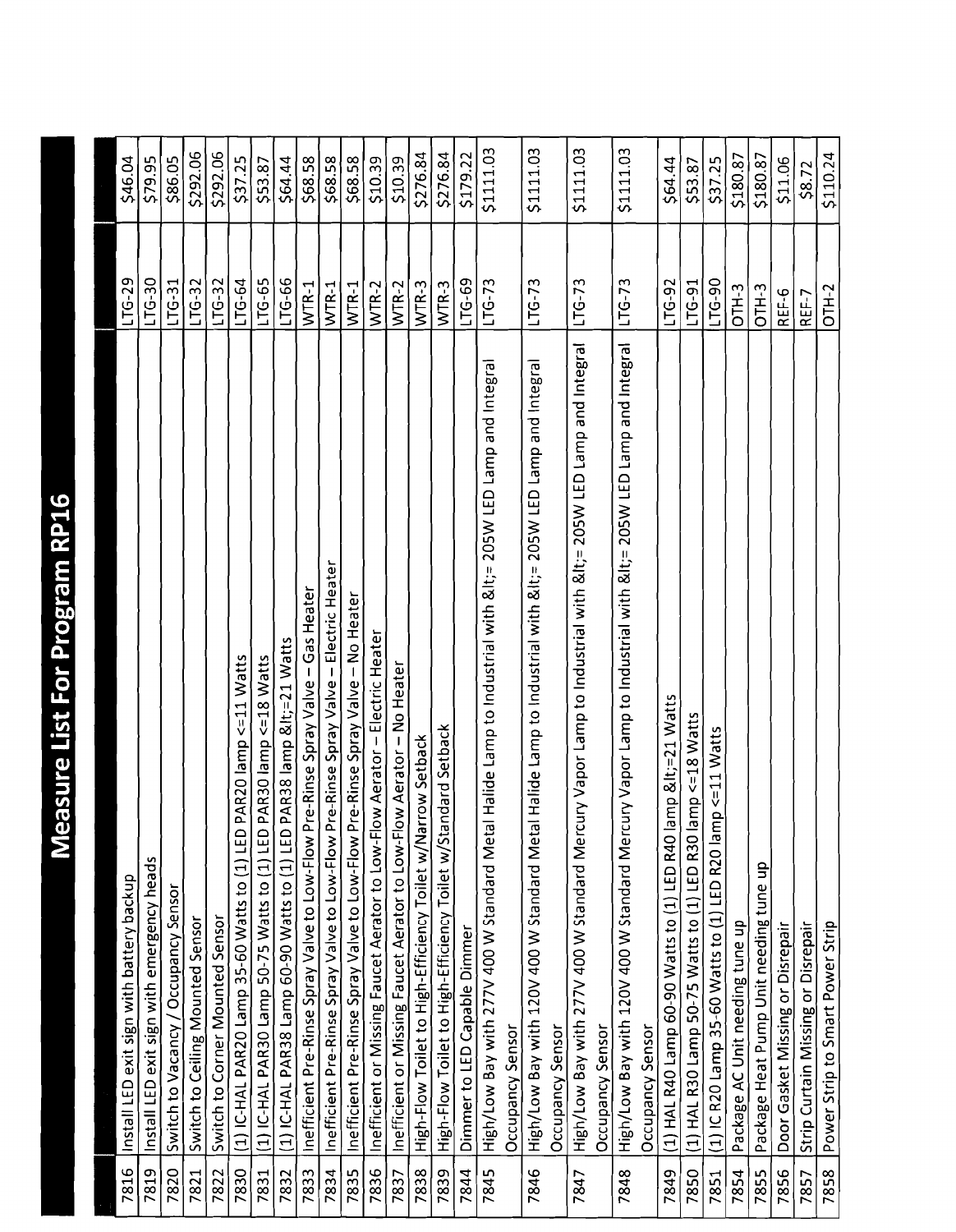| Ŀ<br>ĺ<br>į<br>Ì                   |
|------------------------------------|
|                                    |
| ı                                  |
| ı                                  |
|                                    |
| <b>Contract of the Season</b><br>j |
|                                    |
|                                    |
| ֚֚֚֬<br>1                          |
|                                    |
| ı<br>Ì                             |
| I                                  |
| l                                  |
| İ                                  |
| Ì                                  |
|                                    |
|                                    |
|                                    |
| í<br>c                             |
| l                                  |
| ŗ<br>q<br>ļ                        |
|                                    |
| $\left($                           |
| ׅ֚֡֡֡֡֝<br>j<br>à                  |
|                                    |
| ï                                  |
| I<br>l                             |
| l                                  |

| 7859 | Add Vending Miser to Beverage Vending Machine                                                  | REF-8            | \$276.82       |
|------|------------------------------------------------------------------------------------------------|------------------|----------------|
| 7860 | Replace Neon Open Sign with LED Open Sign                                                      | $-5 - 51$        | \$109.33       |
| 7865 | Assessment                                                                                     | <b>FAS-1</b>     | \$50           |
| 7866 | Assessment - Water Add on                                                                      | FAS-2            | \$62           |
| 7867 | Assessment - Refrigeration Add on                                                              | FAS-3            | \$65           |
| 7868 | Assessment - HVAC Add on                                                                       | $FAS-4$          | \$60           |
| 7870 | $(1)$ 96" T-12 HO Lamp with Magnetic Ballast to $(1)$ 96" T-8 HO Lamp with Elec. Bal           | LG-44            | \$59.89        |
| 7871 | (2) 96" T-12 HO Lamp with Magnetic Ballast to (2) 96" T-8 HO Lamp with Elec. Bal               | $LTG-45$         | \$70.46        |
| 7872 | <b>G</b> a<br>(3) 96" T-12 HO Lamp with Magnetic Ballast to (3) 96" T-8 HO Lamp with (2) Elec. | $1TG-46$         | \$120.32       |
| 7873 | (4) 96" T-12 HO Lamp with Magnetic Ballast to (4) 96" T-8 HO Lamp with (2) Elec. Bal           | $1TG-47$         | \$130.90       |
| 7877 | $\mathbf{c}$<br>(1) IC-C11 Lamp to (1) LED C11 lamp <= 5 Wat                                   | $LTG-93$         | \$29.67        |
| 7879 | $\blacksquare$<br>Assessment - Water and Refrigeration Add or                                  | FAS-2            | \$77           |
| 7880 | Assessment - Water and HVAC Add on                                                             | FAS-2            | \$72           |
| 7881 | Assessment - Refrigeration and HVAC Add on                                                     | $FAS-3$          | 575            |
| 7882 | AC Add on<br>Assessment - Water and Refrigeration and HV                                       | FAS-2            | \$87           |
| 7916 | (1) IC-HAL A19 Lamp 35-60 Watts to (1) LED A19 lamp <= 13 Watts                                | LTG-96           | \$22.40        |
| 7917 | (1) IC G25 Lamp 25-40 Watts to (1) LED G25 lamp <=8 Watts                                      | $C - 97$         | <b>\$38.35</b> |
| 7919 | (1) IC R30 Lamp 50-75 Watts to (1) LED R30 lamp $<$ =18 $\,$                                   | LTG-91           | \$53.87        |
| 7920 | lamp <= 11 Watts<br>(1) HAL R20 Lamp 35-60 Watts to (1) LED R20                                | <b>CG-50</b>     | \$37.25        |
| 7921 | (1) IC R40 Lamp 60-90 Watts to (1) LED R40 lamp                                                | LTG-92           | \$64.44        |
| 7922 | (1) HAL-C11 Lamp to (1) LED C11 lamp <= 5 Watts                                                | $LTG-93$         | \$29.67        |
| 7923 | (1) HAL G25 Lamp 25-40 Watts to (1) LED G25 lamp <= 8 Watts                                    | LTG-97           | \$38.35        |
| 7925 | <=13 Watts<br>(1) HAL A19 Lamp 35-60 Watts to (1) LED A19 lamp                                 | LTG-96           | 522.4          |
| 7990 | Assessment and Exterior                                                                        | FAS-6            | \$100          |
| 7991 | Assessment - Water Add on and Exterior                                                         | FAS-6            | \$112          |
| 7992 | Assessment - Refrigeration Add on and Exterior                                                 | <b>FAS-6</b>     | \$115          |
| 7993 | Assessment - HVAC Add on and Exterior                                                          | FAS-6            | \$110          |
| 7994 | Assessment - Water and Refrigeration Add on and Exterior                                       | FAS-6            | \$127          |
| 7995 | Assessment - Water and HVAC Add on and Exterior                                                | FAS <sub>6</sub> | \$122          |
| 7996 | Assessment - Refrigeration and HVAC Add on and Exterior                                        | FAS-6            | \$125          |
| 7997 | AC Add on and Exterior<br>Assessment - Water and Refrigeration and HV                          | FAS-6            | <b>\$137</b>   |
| 8020 | 250W MV or MH Pole Top to <=75W LED Pole Top Ver. 2                                            | 200              | \$691.27       |
| 8021 | 400W HPS Pole Top to <=140W LED Pole Top Ver. 2                                                | 203              | \$839.66       |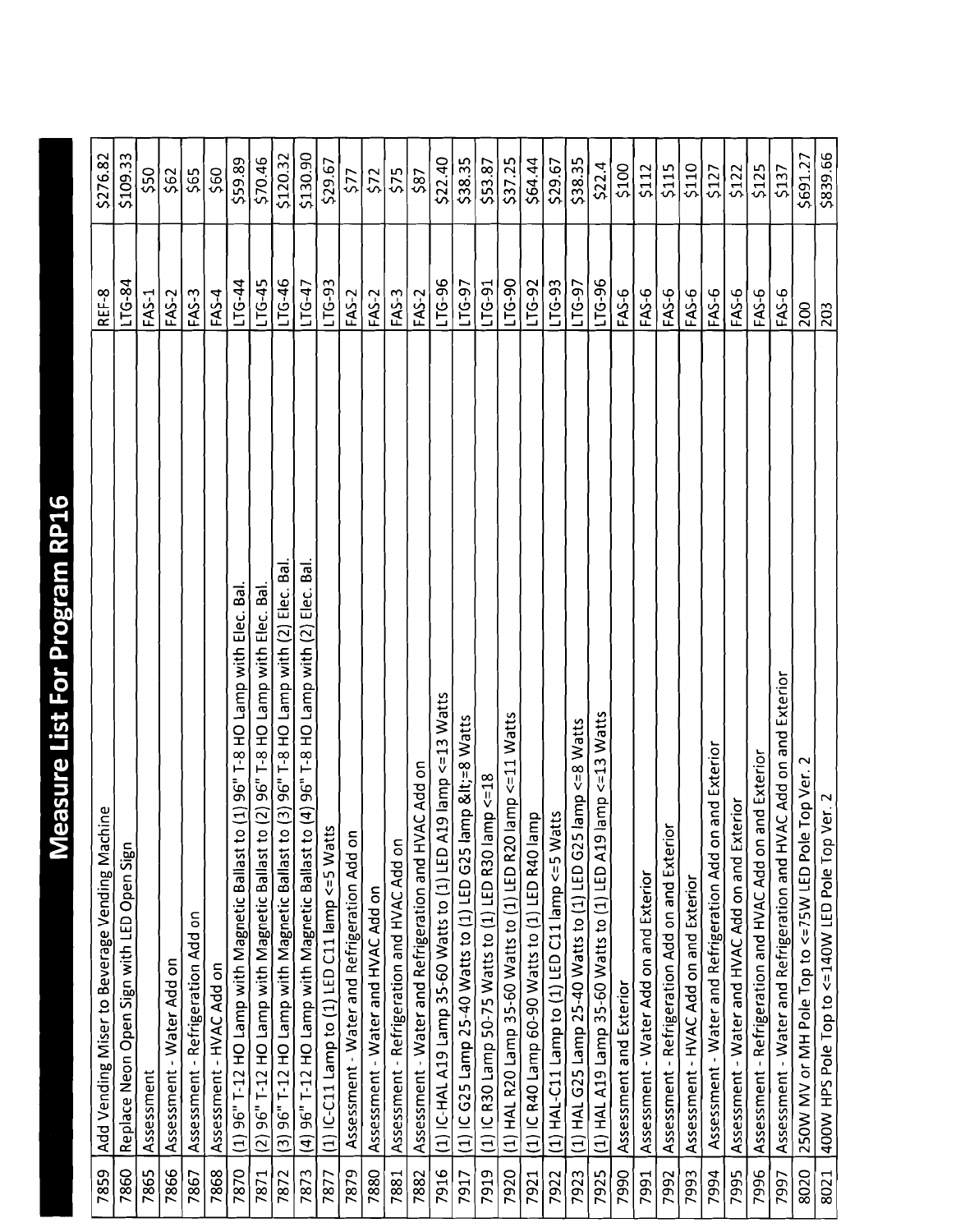| I<br>ľ                                                            |
|-------------------------------------------------------------------|
|                                                                   |
| l                                                                 |
| ĺ                                                                 |
|                                                                   |
| ĺ                                                                 |
| l                                                                 |
| l                                                                 |
| I                                                                 |
| j                                                                 |
|                                                                   |
| ł<br>ľ<br>ı                                                       |
| J                                                                 |
|                                                                   |
| ֚֚֬                                                               |
|                                                                   |
|                                                                   |
| ľ                                                                 |
|                                                                   |
| ļ<br>j<br>ı                                                       |
| l<br>֖֖֖֖֖֖ׅ֪ׅׅ֪ׅׅ֚֚֚֚֚֚֚֚֚֚֚֚֚֚֚֚֚֚֡֝֝֝֝֬֓֡֞֬֝֓֞֬֝֓֞֬֝֓֞֬֝֓֞֬֝֓֞ |
|                                                                   |
|                                                                   |
|                                                                   |
| l                                                                 |
| l<br>l                                                            |

| 8022 | 1000W MV or MH Pole Top to <= 255W LED Pole Top Ver. 2                                                | 204 | \$1242.90 |
|------|-------------------------------------------------------------------------------------------------------|-----|-----------|
| 8023 | 1000W HPS Pole Top to <=280W LED Pole Top Ver. 2                                                      | 205 | \$1260.64 |
| 8024 | 250W MV or MH to Wall Pack <= 75W LED Wall Pack Ver. 2                                                | 206 | \$724.37  |
| 8025 | 400W HPS Wall Pack to <=140W LED Wall Pack Ver. 2                                                     | 209 | \$872.76  |
| 8026 | Wall Pack Ver. 2<br>1000W MV or MH Wall Pack to <= 255W LED                                           | 210 | \$1276.00 |
| 8027 | 1000W HPS Wall Pack to <= 280W LED Wall Pack Ver. 2                                                   | 211 | 51293.74  |
| 8029 | 250W HPS Wall Pack to <= 95W LED Wall Pack Ver. 2                                                     | 207 | \$742.11  |
| 8030 | $\mathbf{\tilde{c}}$<br>Pack Ver.<br>400W MV/MH Wall Pack to <= 95W LED Wall                          | 208 | \$742.11  |
| 8031 | Ver. 2<br>250W HPS Pole Top to <= 95W LED Pole Top                                                    | 201 | \$709.01  |
| 8032 | $\mathbf{z}$<br>Top Ver.<br>400W MV/MH Pole Top to <= 95W LED Pole                                    | 202 | \$709.01  |
| 8060 | 70W to 100W Incandescent A Lamp to <=18W LED A Lamp                                                   | 212 | \$24.51   |
| 8061 | A Lamp<br>70W to 100W Halogen A Lamp to <=18W LED                                                     | 212 | \$24.51   |
| 6075 | 21W LED Wallpack replacing 70W MH Wallpack                                                            |     | \$373.47  |
| 6121 | Recessed/Surface with 250 W Standard Metal Halide Lamp to 89W LED Canopy Retrofit                     |     | \$594.28  |
| 6122 | Lamp to 136W LED Canopy Retrofit<br>Recessed/Surface with 400 W Mercury Vapor                         |     | \$601.30  |
| 6123 | Recessed/Surface with 250 W Mercury Vapor Lamp to 89W LED Canopy Retrofit                             |     | \$594.28  |
| 6124 | Recessed/Surface with 400 W Standard Metal Halide Lamp to 136W LED Canopy Retrofit                    |     | \$601.30  |
| 6125 | Recessed/Surface with 320 W Pulse Start Metal Halide Lamp to 136W LED Canopy Retrofit                 |     | \$601.30  |
| 6128 | 20 to 35 Watt Halogen MR16 Lamp to LED Lamp, MR16 7 Watt                                              |     | \$22.49   |
| 6185 | Lamp, R2011 Watt<br>30 to 45 Watt Incandescent R20 Lamp to LED                                        |     | \$31.60   |
| 6307 | High/Low Bay 250 W Standard Metal Halide Lamp to Industrial with 149W LED Lamp and Integral Photocell |     | \$455.94  |
| 6308 | High/Low Bay 250 W Mercury Vapor Lamp to Industrial with 149W LED Lamp and Integral Photocell         |     | \$455.94  |
| 6376 | Recessed/Surface (Wet Listed) with 250 W Mercury Vapor Lamp to 80W LED Canopy Retrofit                |     | \$594.28  |
| 6377 | andard Metal Halide Lamp to 140W LED Canopy Retrofit<br>Recessed/Surface (Wet Listed) with 400 W St:  |     | \$601.30  |
| 6378 | Recessed/Surface (Wet Listed) with 320 W Pulse Start Metal Halide Lamp to 140W LED Canopy Retrofit    |     | \$601.30  |
| 6379 | Recessed/Surface (Wet Listed) with 250 W Standard Metal Halide Lamp to 80W LED Canopy Retrofit        |     | \$594.28  |
| 6380 | ercury Vapor Lamp to 140W LED Canopy Retrofit<br>Recessed/Surface (Wet Listed) with 400 W M           |     | \$601.30  |
| 6635 | Ĕ<br>(1) 150W MH Barn Light to 40W LED Barn Lig                                                       |     | \$319.11  |
| 6638 | (1) 100W MH/MV Flood to 30W LED Flood                                                                 |     | \$309.43  |
| 6640 | (1) 150W MH Flood to 55W LED Flood                                                                    |     | \$428.79  |
| 6643 | (1) 250W MH Flood to 55W LED Flood                                                                    |     | \$428.79  |
| 6645 | (1) 175W MH/MY Flood to 55W LED Flood                                                                 |     | \$428.79  |
| 6646 | (1) 175W MH/MV Barn Light to 40W LED Barn Light                                                       |     | \$319.11  |